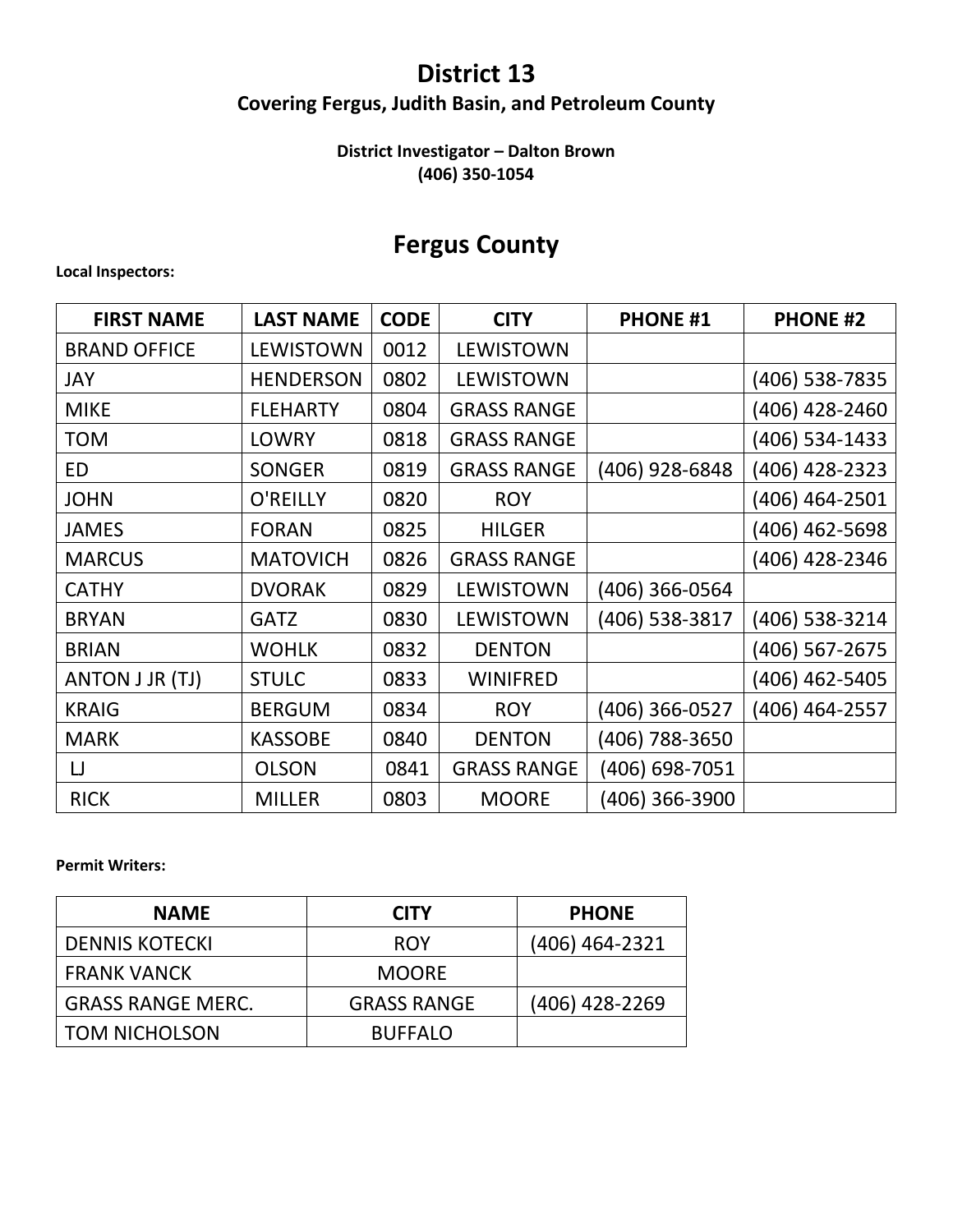#### **Authorized Shipping Points:**

| <b>NAME</b>                       | CITY               | <b>PHONE</b> |
|-----------------------------------|--------------------|--------------|
| AYERS COLONY (STAHL PROCESSING)   | <b>GRASS RANGE</b> |              |
| *SLAUGHTER ONLY*                  |                    |              |
| E.L. PETERSON RANCH C/O DEAN      | <b>JUDITH GAP</b>  |              |
| <b>PETERSON</b>                   |                    |              |
| <b>FLEHARTY SCALE</b>             | <b>GRASS RANGE</b> |              |
| <b>JIM PETERSON RANCH SCALE</b>   |                    |              |
| <b>JUDITH GAP</b>                 | <b>JUDITH GAP</b>  |              |
| <b>ROY YARDS</b>                  | <b>ROY</b>         |              |
| STONE YARDS, HANOVER ROAD         | <b>LEWISTOWN</b>   |              |
| <b>WINIFRED SCALES</b>            | <b>WINIFRED</b>    |              |
| YARDS AT GRASS RANGE              | <b>GRASS RANGE</b> |              |
| SCHMITT SCALE SOUTHWEST OF DENTON |                    |              |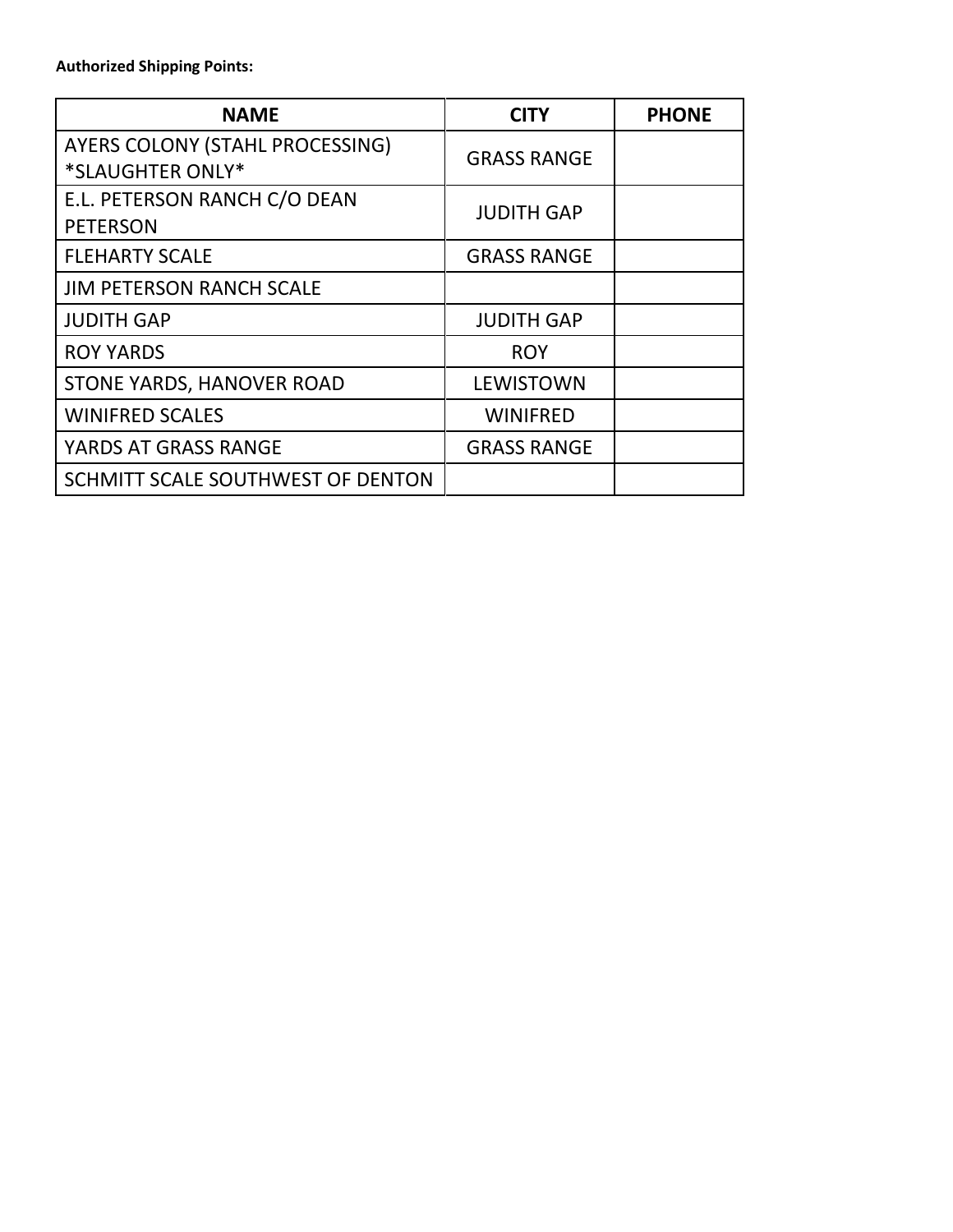## **Judith Basin County**

#### **Local Inspectors:**

| <b>FIRST NAME</b> | <b>LAST NAME</b> | <b>CODE</b> | <b>CITY</b>     | <b>PHONE #1</b> | <b>PHONE #2</b>  |
|-------------------|------------------|-------------|-----------------|-----------------|------------------|
| <b>TOM</b>        | <b>NICHOLSON</b> | 3603        | <b>BUFFALO</b>  | (406) 374-2331  |                  |
| <b>MIKE</b>       | <b>KIRBY</b>     | 3612        | <b>STANFORD</b> | (406) 350-2419  | $(406)$ 566-2563 |
| <b>LES</b>        | <b>SWANSON</b>   | 3614        | <b>BUFFALO</b>  | (406) 366-6981  | (406) 374-2218   |
| <b>ROGER</b>      | <b>EPKES</b>     | 3615        | <b>HOBSON</b>   |                 | (406) 423-5232   |
| <b>BRUCE</b>      | <b>NEUMANN</b>   | 3617        | <b>GEYSER</b>   | (406) 788-6216  | (406) 735-4488   |
| <b>ALISON</b>     | <b>KELLOM</b>    | 3620        | <b>HOBSON</b>   | (208) 520-2693  | (406) 374-2797   |
| <b>SAM JR</b>     | <b>HOFER</b>     | 3619        | <b>STANFORD</b> |                 | (406) 750-6959   |

#### **Permit Writers:**

| <b>NAME</b>                 | <b>CITY</b>     | <b>PHONE</b>     |
|-----------------------------|-----------------|------------------|
| <b>GEYSER ELEVATOR</b>      | <b>GEYSER</b>   |                  |
| <b>RAELENE KONZAK</b>       | <b>GEYSER</b>   | (406) 735-4377   |
| SHERIFF OFC JUDITH BASIN CO | <b>STANFORD</b> | $(406)$ 566-2212 |

### **Authorized Shipping Points:**

| <b>NAME</b>                                       | <b>CITY</b>       | <b>PHONE</b> |
|---------------------------------------------------|-------------------|--------------|
| <b>GEYSER R.R. YARDS</b>                          | <b>GEYSER</b>     |              |
| <b>GREEN GIANT FEEDLOT (DR. GEE'S</b><br>FEEDLOT) | <b>STANFORD</b>   |              |
| <b>MCCRAY SCALES</b>                              | <b>GEYSER</b>     |              |
| <b>RAYNESFORD R.R. YARDS</b>                      | <b>RAYNESFORD</b> |              |
| <b>JBC FARMS</b>                                  | <b>HOBSON</b>     |              |